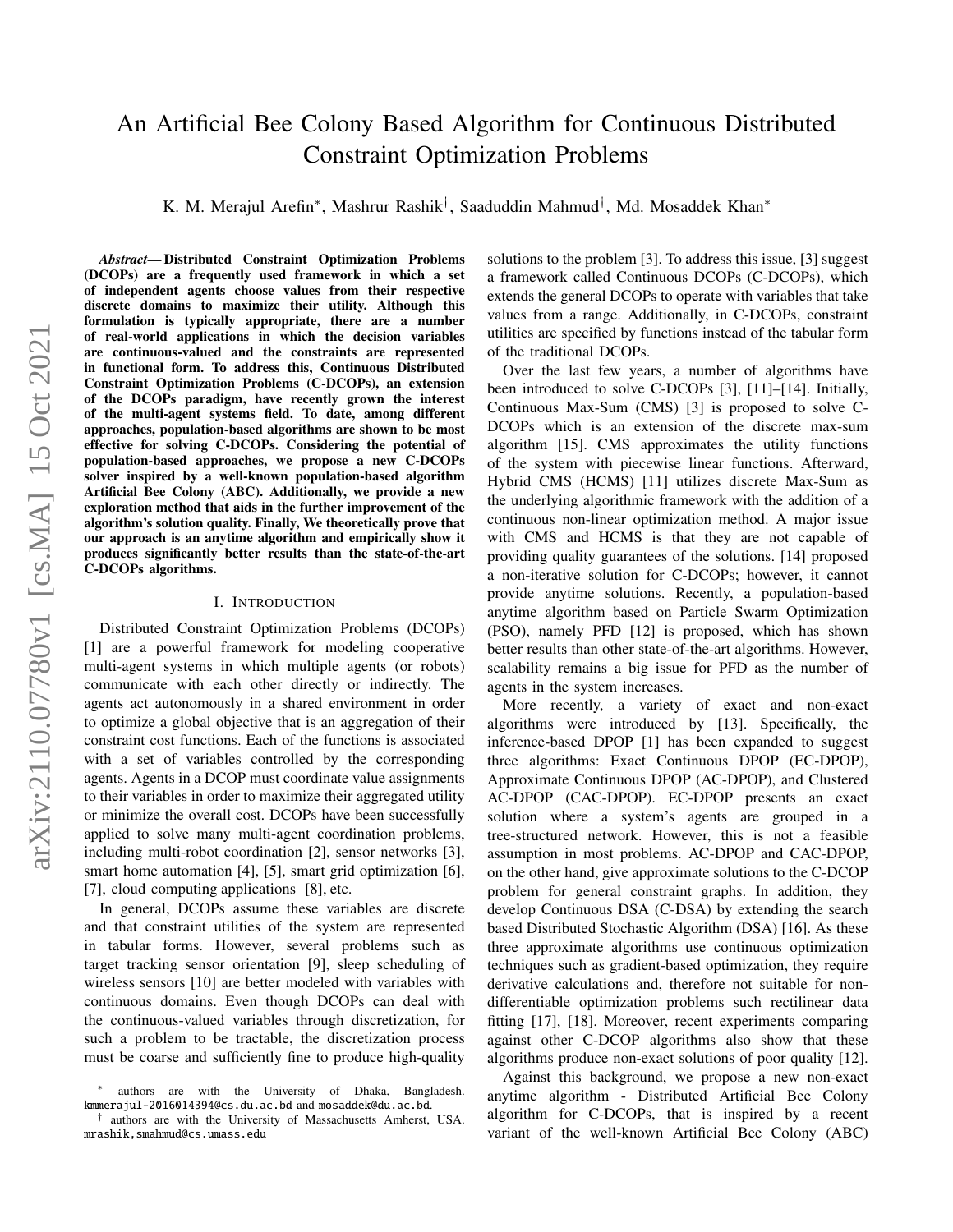algorithm [19], [20]. Similar to the ABC algorithm, our approach is a population-based stochastic algorithm that stores multiple candidate solutions amongst the agents. It improves the global solution by iteratively adjusting the candidate solutions and discards solutions that do not improve after a certain period. Additionally, we have also designed a noble exploration mechanism for our algorithm, that we generally call ABCD-E, with the intend to further improve the solution quality. We also theoretically prove that ABCD-E is an anytime algorithm. Finally, our empirical results show that ABCD-E outperforms the state-of-the-art algorithms by upto 20%.

# II. BACKGROUND

In this section, we first describe the C-DCOP framework. We then briefly discuss the Artificial Bee Colony (ABC) algorithm on which our contribution is based.

*A. Continuous Distributed Constraint Optimization Problems*

A Continuous Distributed Constraint Optimization Problem can be defined as a tuple  $\langle A, X, D, F, \alpha \rangle$  [3], [12] where,

- $A = \{a_i\}_{i=1}^n$  is a set of agents.
- $X = \{x_i\}_{i=1}^m$  is a set of variable. In this paper, we use the terms "agent" and "variable" interchangeably i.e.  $n = m$ .
- $D = \{D_i\}_{i=1}^m$  is a set of continuous domains. Each variable  $x_i \in X$  takes values from a range  $D_i =$  $[LB_i, UB_i].$
- $F = \{f_i\}_{i=1}^l$  is a set of utility functions, each  $f_i \in$ F is defined over a subset  $x^i = \{x_{i_1}, x_{i_2}, ..., x_{i_k}\}\$  of variables X and the utility for that function  $f_i$  is defined for every possible value assignment of  $x^i$ , that is,  $f_i$ :  $D_{i_1} \times D_{i_2} \times ... \times D_{i_k} \rightarrow \mathbb{R}$  where the arity of the function  $f_i$  is k. In this paper, we only considered binary quadratic functions for the sake of simplicity.
- $\alpha: X \to A$  is a mapping function that associates each variable  $x_j \in X$  to one agent  $a_i \in A$ .

The solution of a C-DCOP is an assignment  $X^*$  that maximizes the constraint aggregated utility functions as shown in Equation [1.](#page-1-0)

<span id="page-1-0"></span>
$$
X^* = \underset{x^i}{\text{argmax}} \sum_{f_i \in F} f_i(x^i) \tag{1}
$$

Figure [1](#page-1-1) shows an exemplary C-DCOP in which Figure [1a](#page-1-1) depicts a constraint graph where the connections among the variables are given and variable  $x_i$  is controlled by the corresponding agent  $a_i$ . Figure [1b](#page-1-1) shows the utility functions defined for each edge in the constraint graph. In this example, every variable  $x_i \in X$  takes value from its domain  $D_i = [-10, 10].$ 

#### *B. Artificial Bee Colony Algorithm*

Artificial Bee Colony (ABC) [19] is a population-based stochastic algorithm that has been used to find the minimum or maximum of a multi-dimensional numeric function. It is

$$
\forall x_i \in X : D_i = [-10, 10]
$$

<span id="page-1-1"></span>
$$
f_{12}(x_1, x_2) = x_1^2 - \cos(2\pi x_2)
$$

$$
f_{13}(x_1, x_3) = e^{\sqrt{x_1^2 + x_3^2}}
$$

$$
\begin{pmatrix} x_2 \\ x_3 \end{pmatrix} \begin{pmatrix} x_4 \\ x_4 \end{pmatrix} f_{14}(x_1, x_4) = (x_1 + 2x_4 - 7)^2
$$

(a) Constraint Graph  $f_{23}(x_2, x_3) = x_2^2 + x_3^2 - x_2x_3$ 



| <b>Algorithm 1:</b> Artificial Bee Colony Algorithm                            |  |  |  |  |
|--------------------------------------------------------------------------------|--|--|--|--|
| $P \leftarrow$ Set of random solutions                                         |  |  |  |  |
| 2 repeat                                                                       |  |  |  |  |
| $B \leftarrow$ Search improved solutions near solutions in P<br>3              |  |  |  |  |
| $P \leftarrow P \cup B$                                                        |  |  |  |  |
| $C \leftarrow$ Search improved solutions near good solutions<br>$\overline{5}$ |  |  |  |  |
| $\alpha f P$                                                                   |  |  |  |  |
| $P \leftarrow P \cup C$<br>6                                                   |  |  |  |  |
| Discard solutions of $P$ that did not improve                                  |  |  |  |  |
| <b>8</b> until Requirements are met                                            |  |  |  |  |
|                                                                                |  |  |  |  |

<span id="page-1-2"></span>worth noting that ABC is inspired by honey bees' search for a better food source in nature. Algorithm [1](#page-1-2) depicts the steps that ABC follows.

Initially, a population  $P$  is created with several random solutions (Line 1). Afterwards, for each solution of  $P$ , it creates new solutions  $B$  (Line 3) and if better solutions are found,  $P$  gets updated with  $B$  (Lines 4). It also creates new solutions C from particular solutions of P which are selected based on their quality (Line 5).  $P$  gets updated with solutions in  $C$  by replacing the solutions that they have been produced from if they are better from those solutions (Line 6). Solutions that are not being updated after a certain period in  $P$  are replaced with new random solutions (Line 7). These operations are running until the termination criteria are met (Line 8). Recently, a recent variant of ABC has been proposed that improves the overall solution quality by introducing elite set and dimension learning (see [20] for more detail).

#### *C. Challenges*

ABC optimizes a single centralized function that operates in centralized system. On the other hand, C-DCOP is a framework designed for multi-agent environment. In this setting, the population generated by the algorithm need to be stored in a distributed among the agents. Hence, tailoring ABC for C-DCOPs is not a trivial task. Moreover, it is also challenging to incorporate the anytime property as it is necessary to identify the global best solution within the whole population. And, whenever the global best gets updated, a distributed method needs to be devised to propagate that global best to all the agents. In the following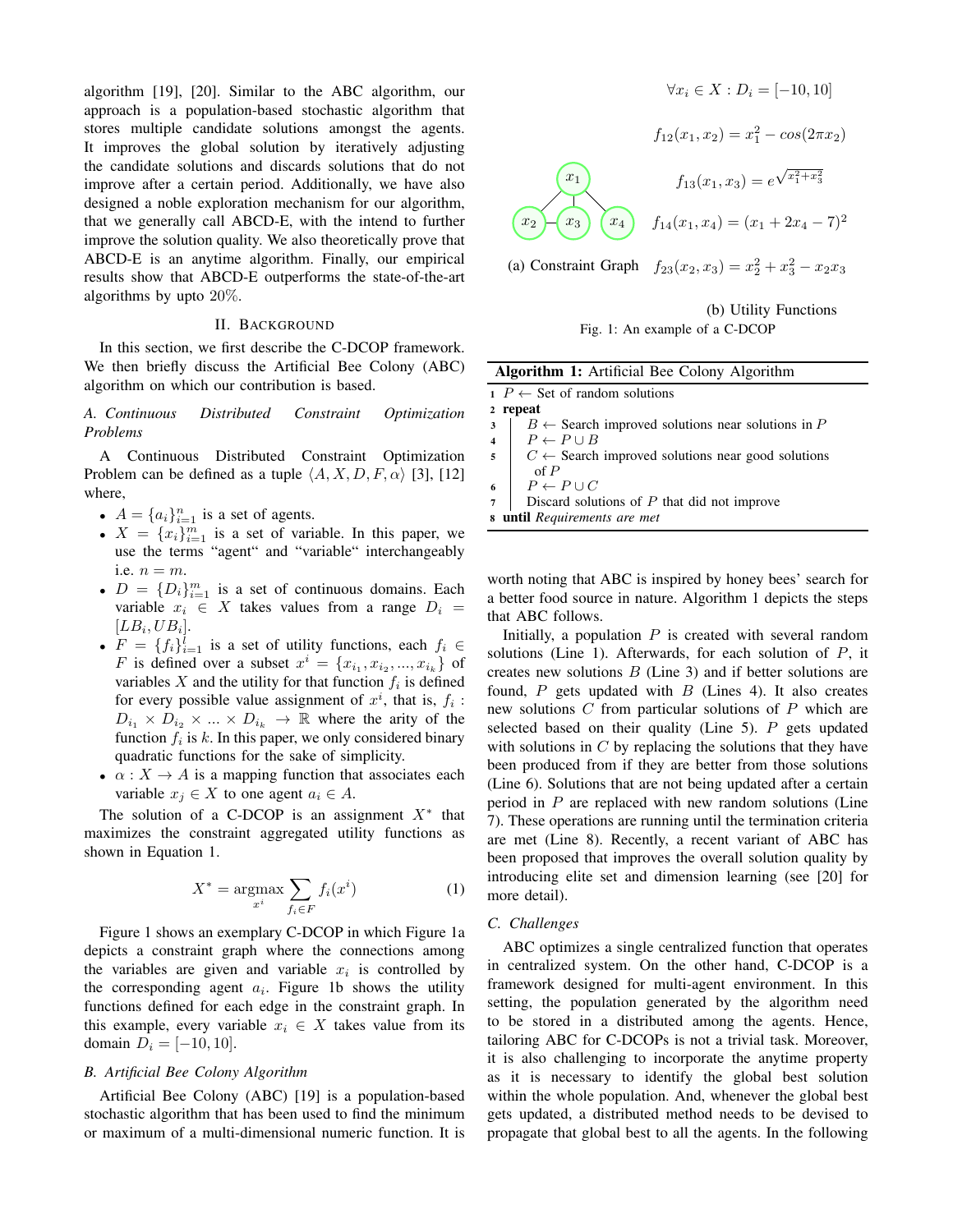<span id="page-2-1"></span>

|                | Agent $a_1$               | Agent $a_2$                      |          | Agent $a_n$      |
|----------------|---------------------------|----------------------------------|----------|------------------|
| Solution $P1$  | $_{D1}$                   | Dl<br>$\sim$                     | $\cdots$ |                  |
| Solution $P^2$ | D <sup>2</sup>            | D <sup>2</sup><br>ົດ             |          | $\boldsymbol{n}$ |
| $\cdots$       | $\cdots$                  | $\cdots$                         |          | $\cdots$         |
| Solution $P^S$ | РS<br>$m + n + n + n - 1$ | PŞ<br>$\alpha$ $\alpha$ $\alpha$ |          |                  |

TABLE I: Population representation of ABCD

section, we describe our algorithm ABCD-E which addresses all of these challenges.

# III. THE ABCD-E ALGORITHM

ABCD-E is a population based anytime C-DCOP algorithm that is inspired by the popular Artificial Bee Colony  $Algorithm<sup>1</sup> ABCD-E$  $Algorithm<sup>1</sup> ABCD-E$  $Algorithm<sup>1</sup> ABCD-E$  in general works with a population, referring to a set of solutions of a given problem. In a C-DCOP framework, we have to store the population in a distributed manner. Hence the population are distributed amongst the agents A. Each agent maintains a set of objects having size equal to the population size  $S$  (we will discuss the property of an object shortly). For further clarification, we have shown the population distribution in Table [I.](#page-2-1) In this table, each row represents a single solution,  $P^t$  =  $\{P_1^t, P_2^t, ..., P_n^t\}$  whereas each column represents what a single agent will store  $P_i = \{P_i^1, P_i^2, \dots, P_i^S\}$ . Here,  $P_i^t$ denotes the object which is stored by agent  $a_i$  and is part of the solution  $P<sup>t</sup>$ . As we have stated earlier, each solution consists of a set of objects that hold various values. Here are the list of values a single object holds:

- $P_i^t \cdot x_i$ : Candidate value for  $x_i$  which is the decision variable held by agent  $a_i$
- $P_i^t$ .local fitness: Aggregated utility of the calculated by agent  $a_i$  only with its neighbors
- $P_i^t$ :  $fitness$ : Utility calculated by agent  $a_i$  for Solution  $P<sup>t</sup>$ . From now on, we use the terms fitness and utility interchangeably.

ABCD-E keeps an elite set  $E$  which stores a copy of  $M$ best solutions from  $P$ . Similar to  $P$ , the elite set is also maintained in a distributed way. Here, ROOT maintains a set namely *visited*, which has a total of S elements for each solution in the population P. Each element of visited<sup>u</sup> ∈ *visited* has *n* boolean values *visited*<sup>*u*</sup>. $v_i$  for each agent  $a_i \in$ A. If the value of *visited*<sup>*u*</sup>. $v_i$  is *TRUE*, it means that for solution  $u$ , an agent  $a_i$  has explored its search space.  $ROOT$ also has *prob* and *fit* values for each solution which we will discuss later in this section. ABCD-E takes two parameters as inputs:  $S$  is the number of solutions in the population that has to be created and  $M$  is the number of solutions in E which is called the elite set.

#### *A. The Algorithm Description*

ABCD-E starts with constructing a BFS-pseudo-tree (see [21] for more details) (Line 44, a initialization procedure called from Line 1). The BFS-pseudo-tree is used as a communication structure to transmit messages among the agents. Here, each agent has a unique priority associated with them. To be precise, an agent with a lower depth has higher priority than an agent with higher depth. When two agents have the same depth, their priorities are set randomly. We use  $N_i$  to refer agent  $a_i$ 's neighboring agents and the notations  $PR_i$  and  $CH_i$  to refer to the parent and children of agent  $a_i$ , respectively. The root agent and the leaf agents do not have any parent and children, respectively.

After constructing the BFS-pseudo-tree, Line 45 executes the INITIALIZATION procedure that initializes the population P using Equation [2.](#page-2-2) In Equation [2,](#page-2-2)  $r_i^t$  is a random floating number from the range  $[0, 1]$  chosen by agent  $a_i$  for the  $t$ -th solution of population  $P$ .  $ROOT$  then sets the value for each  $visited^u.v_j$  to FALSE (Line 48). It also initializes the *fitness* values of Gbest to  $-\infty$ , as we are searching for a solution with maximum utility (Line 47).

<span id="page-2-2"></span>
$$
P_i^t \cdot x_i = LB_i + r_i^t * (UB_i - LB_i) \tag{2}
$$

Now, the procedure EVALUATE is used to calculate the local utility for each object in a decentralized manner and also by using the local utility, we determine the aggregated utility for a particular population  $W$ . It first waits for the objects of its neighboring agents  $a_i \in N_i$  (Line 49). It then calculates each agent  $a_i$ 's utility  $f_{ij}$  for all of its neighbors  $a_j$ . For each function, we pass two values,  $W_i^k x_i$  and  $W_j^k.x_j$ , to calculate  $f_{ij}$ . It aggregates all  $f_{ij}$  values and stores it in the *fitness* variable (Lines 50-51). Then, it waits for *fitness* values from its child agents  $a_i \in CH_i$  (Line 52). After receiving the values, it sums up those values and adds it to its own *fitness* (Lines 53-54). Any agent other than ROOT sends its *fitness* values to its parent  $PR_i$  (Lines 58-59). This process continues until ROOT receives all the  $fitness$  values from its child agents. At this point, the utility of each constrained is doubly added in the aggregated utility values. This is because the local utility values of both agents in the scope of the constraint are aggregated together and we are only considering binary quadratic functions in this paper. Hence,  $ROOT$  divides each aggregated utility by 2 (Lines 55-57).

After the INITIALIZATION phase, ABCD-E calls the BUILD procedure for population  $P$  (Line 3). It first calculates the aggregated utility for the population  $P$  (Line 60). Afterwards,  $ROOT$  selects  $M$  best solutions among them and stores them in a distributed way (Lines 63-64). It also updates  $Gbest$  if any of those  $S$  solutions have a greater utility than the utility of Gbest (Line 62). Each agent receives the propagation and stores the specific values in  $E_i$ (Line 65). Afterwards, each agents constraint variable  $x_i$  is

<span id="page-2-0"></span><sup>&</sup>lt;sup>1</sup>We use the recent variant of the ABC algorithm [20].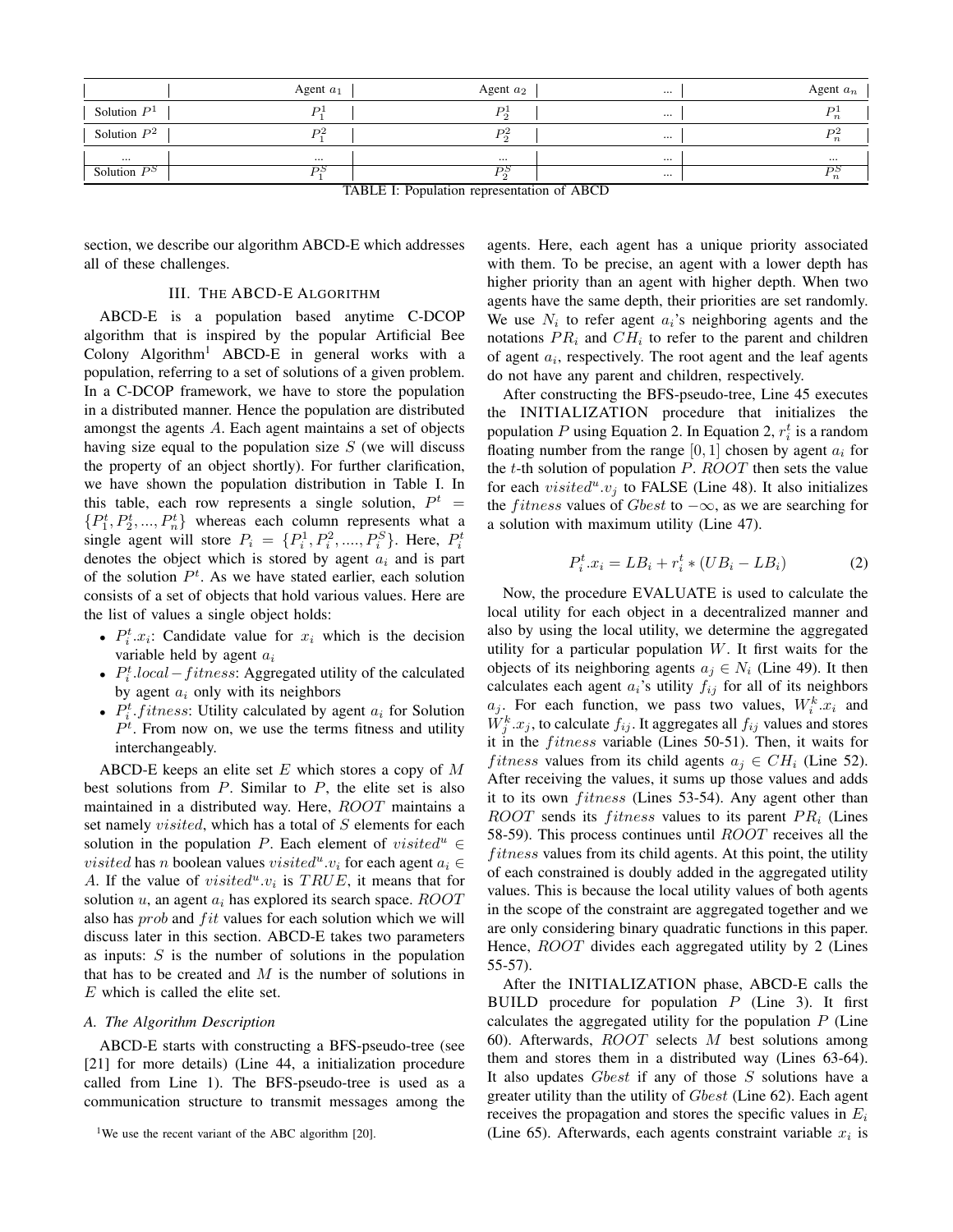|  | Algorithm 2: The ABCD-E algorithm |  |  |  |  |
|--|-----------------------------------|--|--|--|--|
|--|-----------------------------------|--|--|--|--|

<span id="page-3-1"></span>

|    | $\tilde{\phantom{a}}$                                                              |
|----|------------------------------------------------------------------------------------|
|    | <b>Input:</b> $S$ - Number of Solution in the Population                           |
|    | $M$ - Number of Solutions in the Elite set                                         |
|    | 1 INITIALIZATION()                                                                 |
| 2  | while Termination Criteria not met do                                              |
| 3  | BUILD()                                                                            |
| 4  | $Q_i^u \leftarrow P_i^u, \forall P_i^u \in P_i$                                    |
| 5  | if $a_i = ROOT$ then                                                               |
| 6  | for $Q_i^u \in Q_i$ do                                                             |
| 7  | $a_j \leftarrow$ Random agent from A                                               |
| 8  | Send Request to $a_j$ to update value of $Q_i^u$                                   |
| 9  | visited <sup>"</sup> .v <sub>i</sub> $\leftarrow$ TRUE                             |
|    |                                                                                    |
| 10 | while Get Request to update from $ROOT$ do                                         |
| 11 | $E_i^l \leftarrow$ Random Solution From $E_i$                                      |
| 12 | $a_h \leftarrow$ Random agent from $A - \{a_i\}$                                   |
| 13 | Wait until $E_h^l$ , $P_h^u$ is received from $a_h$                                |
| 14 | Calculate $Q_i^u$ from Equation 3                                                  |
| 15 | $EVALUATE(Q_i)$                                                                    |
| 16 | if $a_i = ROOT$ then                                                               |
| 17 | Replace $P_i^u$ by $Q_i^u$ in the pseudo tree if                                   |
|    | $Q_i^u.fithess > P_i^u.fithess, \forall Q_i^u \in Q_i$                             |
| 18 | Propagate $Q^u$ as <i>Gbest</i> in the pseudo tree if                              |
|    | $Q_i^u$ . fitness > Gbest. fitness, $\forall Q_i^u \in Q_i$                        |
| 19 | Calculate <i>prob</i> for each solution if $a_i = ROOT$ from                       |
|    | Equation 5 and 6                                                                   |
| 20 | for $z \leftarrow 1$ to S do                                                       |
| 21 | if $a_i = ROOT$ then                                                               |
| 22 | $P_i^u \leftarrow$ Random solution from $P_i$ according to                         |
|    | prob                                                                               |
| 23 | Propagate $u$ in the pseudo tree to make a copy                                    |
|    | of $u$ -th solution                                                                |
| 24 | for $E_i^m \in E_i$ do                                                             |
| 25 | $a_j \leftarrow$ Random agent from A                                               |
| 26 | visited <sup>"</sup> .v <sub>j</sub> $\leftarrow$ TRUE                             |
| 27 | Send Request to $a_j$ to update value for                                          |
|    | $R_i^u$ with $E^m$                                                                 |
|    |                                                                                    |
| 28 | $R_i^t \leftarrow P_i^u, \forall t \in \{1, , M\}$                                 |
| 29 | while Get Request to update from ROOT do                                           |
| 30 | $a_h \leftarrow$ Random agent from $A - \{a_i\}$                                   |
| 31 | $E_i^l \leftarrow$ Random Solution From $E^l$                                      |
| 32 | Wait until $E_h^m$ , $P_h^u$ from agent $a_h$<br>Calculate $R_i^m$ from Equation 7 |
| 33 |                                                                                    |
| 34 | EVALUATE(R <sub>i</sub> )                                                          |
| 35 | if $a_i = ROOT$ then                                                               |
| 36 | Replace $P_i^u$ by $R_i^t$ in the pseudo tree if                                   |
|    | $R_i^t$ : fitness > $P_i^u$ : fitness, $\forall R_i^t \in R_i$                     |
| 37 | Propagate $R^t$ as $\dot{G}best$ in the pseudo tree if                             |
|    | $R_i^t$ fitness > Gbest fitness, $\forall R_i^t \in R_i$                           |
|    |                                                                                    |
| 38 | <b>for</b> visited $\mathbf{d}^t \in \text{visited}$ <b>do</b>                     |
| 39 | if $a_i = ROOT$ then                                                               |
| 40 | if visited <sup>t</sup> .v <sub>i</sub> is TRUE                                    |
|    | $\forall visited^t.v_i \in visited^t$ then                                         |
| 41 | Set every element of $visited_t$ to FALSE                                          |
| 42 | Send request to every agent to change $P_v^t$                                      |
|    |                                                                                    |
| 43 | Calculate $P_i^t$ from Equation 2 if request for                                   |
|    | changing value of $P_i^t$                                                          |
|    |                                                                                    |

# Procedure INITIALIZATION

<sup>44</sup> Construct BFS Pseudo Tree 45  $P_i^t.x_i \leftarrow$  Set of S values in  $D_i$  using Equation [2](#page-2-2)  $\forall P_i^t \in P_i$ 

46 if  $a_i = ROOT$  then

47 Gbest.fitness  $\leftarrow -\infty$ 

48 visited<sup>u</sup>.v<sub>j</sub>  $\leftarrow$  FALSE  $\forall u \in \{1, ..., S\}$  and  $j \in \{1, ..., n\}$ 

## **Procedure EVALUATE** $(W_i)$

|    | <b>Input:</b> $W_i$ - Particular population to calculate the                                                               |
|----|----------------------------------------------------------------------------------------------------------------------------|
|    | aggregated utility                                                                                                         |
|    | 49 Wait until $W_i$ values are received from each agent $a_i \in N_i$                                                      |
|    | 50 for $W_i^k \in W_i$ do                                                                                                  |
|    |                                                                                                                            |
|    | 51 $\big  W_i^k~local - fitness \leftarrow \sum_{a_j \in N_i} f_{ij}(W_i^k.x_i, W_j^k.x_j)$                                |
|    | 52 Wait until all the <i>fitness</i> values are received from each                                                         |
|    | agent $a_j \in CH_i$                                                                                                       |
|    | 53 for $W_i^k \in W_i$ do                                                                                                  |
|    |                                                                                                                            |
|    |                                                                                                                            |
|    | 55 if $a_i = ROOT$ then                                                                                                    |
|    |                                                                                                                            |
|    | 56 <b>for</b> $W_i^k \in W_i$ <b>do</b><br>57 <b>for</b> $W_i^k$ . <i>fitness</i> $\leftarrow$ $W_i^k$ . <i>fitness</i> /2 |
|    | 58 else                                                                                                                    |
| 59 | Send $W_i$ . <i>fitness</i> to $PR_i$                                                                                      |
|    |                                                                                                                            |
|    |                                                                                                                            |

set to  $Gbest_i$  to achieve the anytime property.

ABCD-E now moves onto updating each solution in the population  $P$ . It first creates a copy of the main  $P$  in  $Q$ (Line 4). *ROOT* then chooses a random agent from  $a_i \in$ A and sends a request to update  $Q_j^u$ , and sets the attribute *visited*<sup>*u*</sup>. $x_j$  to TRUE (Lines 7-9). Agents who receive the request now update the object. It selects a random solution  $E<sup>l</sup>$  and another random agent  $a<sub>h</sub>$  excluding itself (Lines 11-12). It then waits until  $E_h^l$  and  $P_h^u$  is received from agent  $a_h$ (Line 13). It then calculates  $Q_i^u$  from Equation [3](#page-3-0) where  $\phi_i^u$ and  $\Phi_i^u$  are two random numbers from  $[-0.5, 0.5]$  and  $[0, 1]$ , respectively (Line 14). Note that often updating a value might take it outside the range of  $D_i$ . It uses Equation [4](#page-4-3) to get the value inside the range  $[LB_i, UB_i]$ . After completing the updates, each agent executes  $EVALUATE$  for population Q (Line 15). ROOT then checks for a better solution(s). If  $Q^u$  is better than  $P^u$ ,  $P^u$  gets replaced by all agents (Line 17). ROOT also tries to update Gbest if there is any better solution than the  $Gbest$  (Line 18). Whenever a solution  $u$ gets updated, we reset the values of  $visited^u$  to  $FALSE$  in ABCD-E.

<span id="page-3-0"></span>
$$
Q_i^u.x_i = \frac{1}{2}(E_h^l.x_h + Gbest_i.x_i) + \phi_i^u(P_h^u.x_h - E_i^l.x_i) + \Phi_i^u(P_h^u.x_h - Gbest_i.x_i)
$$
\n(3)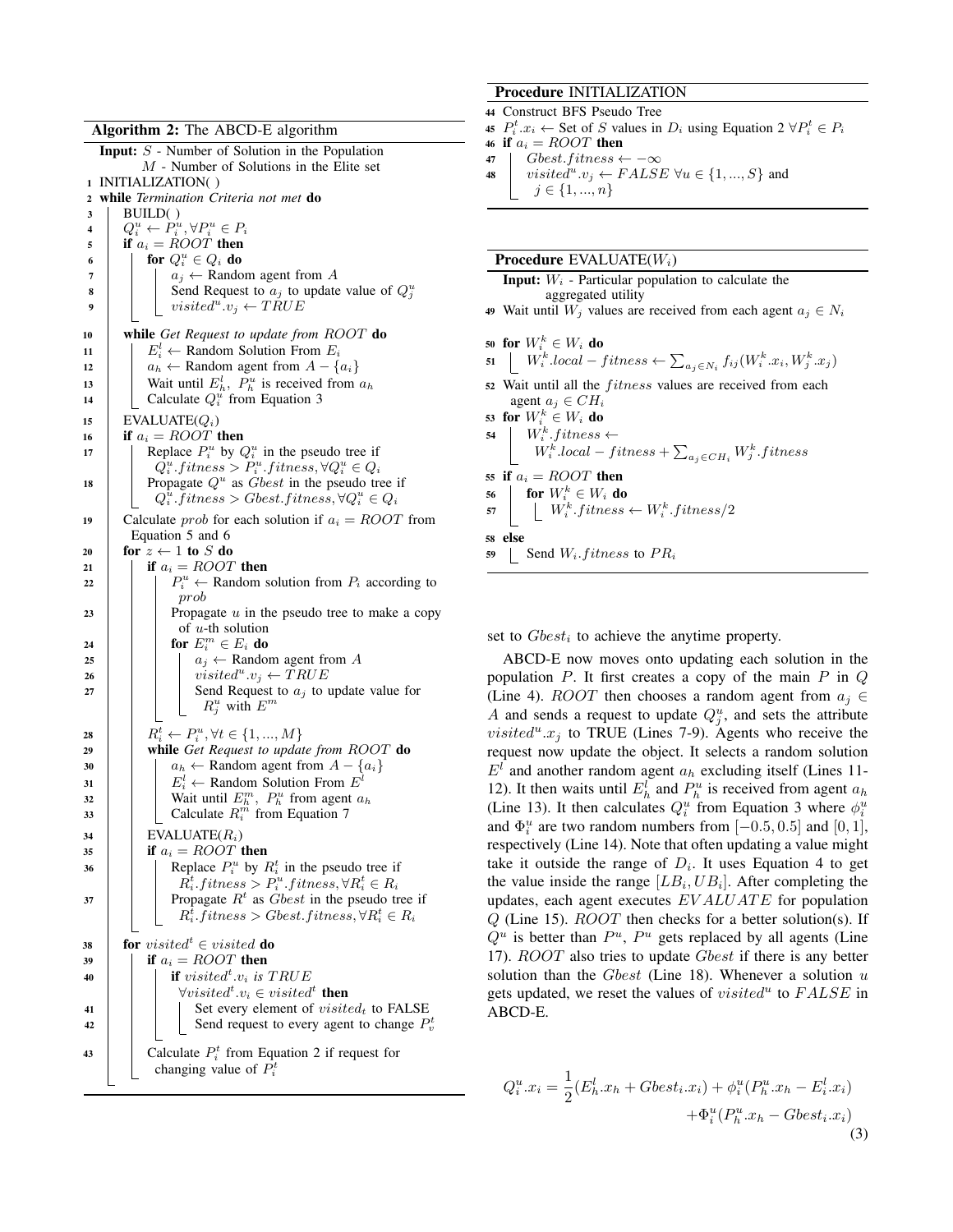# Procedure BUILD

- 60 EVALUATE $(P_i)$ 61 if  $a_i = ROOT$  then 62 | Propagate  $P_i^u$  as *Gbest* in the pseudo tree if  $P_i^{\hat{u}}$ . fitness > Gbest.fitness,  $\forall P_i^u \in P_i$ 63  $E \leftarrow$  Set of M best solutions from P  $64$  Propagate E in the pseudo tree
- 65 Receive E from  $ROOT$  and store the values in  $E_i$
- 66  $x_i \leftarrow Gbest_i$

<span id="page-4-3"></span>
$$
Q_i^u \n\ldots = \begin{cases} LB_i, \text{if } Q_i^u \ldots z_i < LB_i \\ UB_i, \text{else if } Q_i^u \ldots z_i > UB_i \\ Q_i^u \ldots z_i, \text{otherwise} \end{cases} \tag{4}
$$

Root calculates the probability of each solution being chosen for a re-search. Firstly, Equation [5](#page-4-0) converts every value to a positive value because there can also be negative valued fitness in the population (Line 19), while Equation [6](#page-4-1) determines the probability of being chosen for any solution.

<span id="page-4-0"></span>
$$
P_i^u.fit = \begin{cases} \frac{1}{1+abs(P_i^u.fitness)}, \text{if } P_i^u.fitness < 0\\ 1 + P_i^u.fitness, \text{otherwise} \end{cases} \tag{5}
$$

<span id="page-4-1"></span>
$$
P_i^u. prob = \frac{P_i^u. fit}{\sum_{P_i^v \in P_i} P_i^v. fit}
$$
 (6)

Afterward, ABCD-E runs an update process S times. Each time  $ROOT$  selects a solution from P according to the probabilities it previously calculated (Line 22). It then creates M solutions by changing the selected solution and for that it selects a random agent  $a_i$  (Line 25), and set the values for *visited*<sup>*u*</sup>. $x_j$  to TRUE (Line 26). Agent  $a_i$  will send a request to  $a_i$  to update the values given u and m, where u denotes the index of the solution in  $P$  and  $m$  denotes the index of the solution of E (Line 27). Every agent makes M copies of  $P_i^u$ for the update process (Line 28). The agents, who receive the request for updating values in  $R_i$ , start with selecting another random agent  $a_h$  other than itself (Line 30) and  $E_i^l$ randomly from  $E^l$  (Line 31). It then receives the values  $E_h^m$ and  $P_h^u$  from agent  $a_h$  (Line 32). Equation [7](#page-4-2) determines the value of  $R_i^m.x_i$  where  $\phi_i^m$  and  $\Phi_i^m$  are two random numbers from the ranges  $[-0.5, 0.5]$  and  $[0, 1]$ , respectively (Line 33). Equation [4](#page-4-3) fits the values inside the domain  $D_i$  when some values are outside the range. Following the update process, each agent runs the EVALUATE procedure for  $R_i$  (Line 34). ROOT tries to update  $P_i^u$  and Gbest with  $R_i$  when there is any scope of improvement (Lines 36-37). And, whenever an update occurs, it resets values of  $visited^u$ .

Finally, ROOT observes each solutions to check whether every element of  $visited^u$  is TRUE or not (Line 40). When TRUE, it means that, all agents have explored it for  $u$ -th solution. Otherwise, it resets the value of  $visited^u$  to FALSE and sends a request to each agent to replace that solution values with random values using Equation [2](#page-2-2) (Lines 41-42). Once agents receive the request from ROOT, the update operation is executed (Line 43).

<span id="page-4-2"></span>
$$
R_i^m \cdot x_i = \frac{1}{2} (E_h^m \cdot x_h + Gbest_i \cdot x_i) + \phi_i^m (P_h^u \cdot x_h - E_i^l \cdot x_i) + \Phi_i^m (P_h^u \cdot x_h - Gbest_i \cdot x_i)
$$
\n(7)

#### IV. THEORETICAL ANALYSIS

In this section, we prove that ABCD-E algorithm is anytime, that is the quality of solutions found by ABCD-E increases monotonically. We also evaluate both the time complexity and memory complexity for ABCD-E.

### Proposition 1. *The ABCD-E algorithm is anytime.*

*Proof.* At the beginning of the iteration  $\mathbf{i} + \mathbf{1}$ , the complete assignment to  $X$  is updated according to the  $Gbest$ (Algorithm [2:](#page-3-1) Line 66). Now, *Gbest* is updated according to the best solution in the population found up to i (Algorithm [2:](#page-3-1) Lines 18, 37, and 62). Hence, the utility of Gbest either stays the same or increases. Since X is updated according to Gbest, the global utility of the given C-DCOP instance at iteration  $i + 1$  is greater than or equal to the utility at iteration i. As a consequence, the quality of the solution monotonically improves as the number of iterations increases. Hence, the ABCD-E algorithm is anytime. П

In terms of complexity, the population that are created in ABCD-E are stored in a distributed manner. So each agent holds  $S$  elements for  $P$ ,  $S$  elements for  $Q$  and  $M$  elements for R. Hence, in total, each agent has  $O(S + S + M) =$  $O(S + M)$  values stored in them. But *ROOT* holds two extra variables: *visited* and *prob*. Because of that, *ROOT* has  $O(S * n + S) = O(S * n)$  extra values. Each agent first updates each solution once; and it then updates a solution M times. For this reason, each agent would do  $O(S + S * M) =$  $O(S*M)$  operations. As the value of M is very small, this does not create an issue for time consumption.

#### V. EXPERIMENTAL RESULTS

This section provides empirical results to demonstrate the superiority of ABCD-E against the current state-of-the-art C-DCOP algorithms, namely AC-DPOP, C-DSA, and PFD. The results reported in the name of ABCD-C represents the results of our algorithm without taking into account our proposed exploration mechanism. We do so to observe the impact of ABCD-E's exploration mechanism.

Specifically, we first show the impact of population size  $(S)$  and elite size  $(M)$  on ABCD-E's performace and select the best pair of parameter values. Then we benchmark ABCD-E, and competing algorithms on Random DCOPs Problems [12] with binary quadratic constraints, i.e. constraints in the form of  $ax^2 + bx + dy^2 + ey + fxy + g$ . It is worth mentioning, although ABCD-E can operate with functions of any kind. We consider this form of constraint to be consistent with prior works. In each problem, we set each variable's domain to  $[-10, 10]$ . Furthermore, we consider three different types of constraint graph topology: scale-free graphs, small-world graphs, and random graphs. Finally, we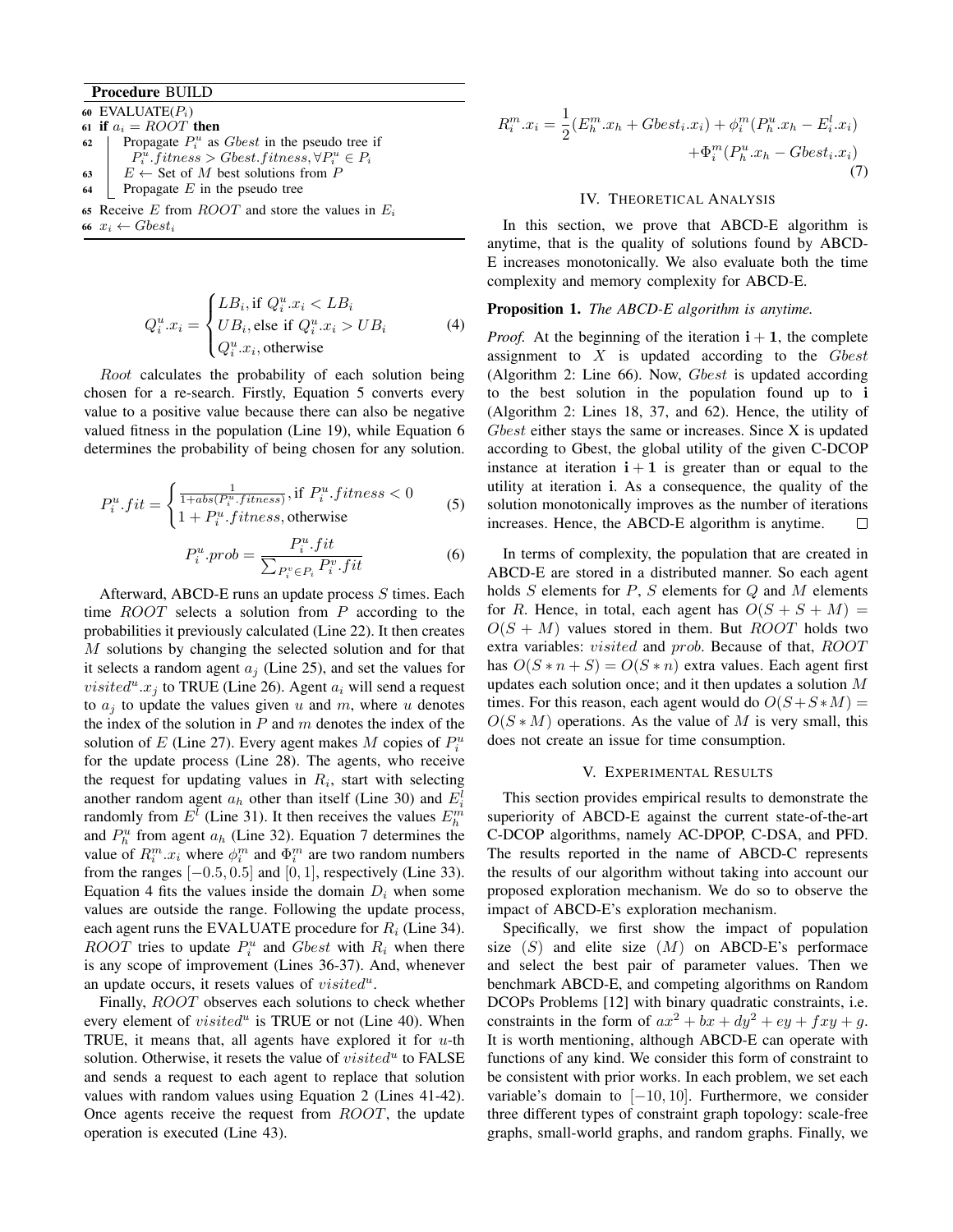<span id="page-5-0"></span>

Fig. 2: Effect of Population Size (S) on ABCD-E

<span id="page-5-1"></span>

Fig. 3: Effect of Elite set size (M) on ABCD-E

run these benchmarks by varying both the number of agents and constraint density.

The performance of ABCD-E depends on its two parameters, i.e., population size  $S$  and elite size  $M$ . To demonstrate the effect of population size  $S$  on the solution quality, we benchmark ABCD-E on Erdos-Renyi topology [22] with constraint density 0.3. Figure [2](#page-5-0) present the  $S$  vs. solution quality results of ABCD-E.

It can be observed from the results that, as we increase  $S$ , solution quality quickly improves up to  $S = 200$ . Increasing S does not, however, result in a significant improvement in solution quality after the population size surpasses 100. We run a similar experiment for elite size and present the results in Figure [3.](#page-5-1) Similar to  $S$ , increasing  $M$  after a certain point does not significantly improve the solution quality. Further, the computational complexity and the number of messages of ABCD-E depend on both S and M  $(O(S*M))$ . Considering this, we select  $S = 100$  and  $M = 10$  for ABCD-E. It is worth mentioning that selecting parameter values for ABCD-E is considerably easier than its main competitor algorithm PFD. This is because both  $S$  and  $M$  are only constrained by available resources, and increasing them results in a consistent improvement of solution quality.

We now compare ABCD-C and ABCD-E with the stateof-the-art C-DCOP algorithms, namely, PFD, AC-DPOP, and C-DSA. We select the parameters for these algorithms as suggested in their corresponding papers. In all settings, we run all algorithms on 50 independently generated problems

<span id="page-5-3"></span>

Fig. 4: Comparison of ABCD-E and other state-of-the-art algorithms on Random Dense Graphs

<span id="page-5-2"></span>

Fig. 5: Comparison of ABCD-E and other state-of-the-art algorithms on Random Sparse Graphs

and 50 times on each problem. We run all the algorithms for an equal amount of time. It is worth noting that all differences shown in Figures 2, 3, 4, and 5 are statistically significant for  $p-value < 0.01$ .

We first consider the random network benchmark. To construct random networks, we use Erdos-Renyi topology [22]. We vary the constraint density from 0.1 to 0.7. In all cases, both ABCD-E and ABCD-C outperform the competing algorithms. We only present the results for density 0.3 (sparse Figure [5\)](#page-5-2) and density 0.7 (dense Figure [4\)](#page-5-3) for space constraints. In sparse settings, ABCD-C produces 22% better solutions than its closest competitor PFD. On the other hand, ABCD-E improves the solutions generated by ABCD-C by 15%. In dense settings, we see a similar trend.

We similarly run the experiment using scale-free network topology. To create scale-free sparse networks, we used Barabasi-Albert [23] topology where the number of edges to connect from a new node to an existing node is 3. We present the result for this setting in Figure [6.](#page-6-0) We see a similar performance improvement by ABCD-C and ABCD-E as in the random network experiment above. It is worth mentioning a similar trend in performance gain continues as we increase the graph density.

Finally, we run our experiments on small-world networks. To construct small-world networks, we use the Watts-Strogatz topology [24] model where the number of nodes to join with a new node is 3, and the likelihood of rewiring is 0.5. Figure [7](#page-6-1) depicts that ABCD-C offers 10% better performance than PFD. Moreover, ABCD-E enhances results generated by ABCD-C by 13%.

The experiments demonstrate the superiority of ABCD-